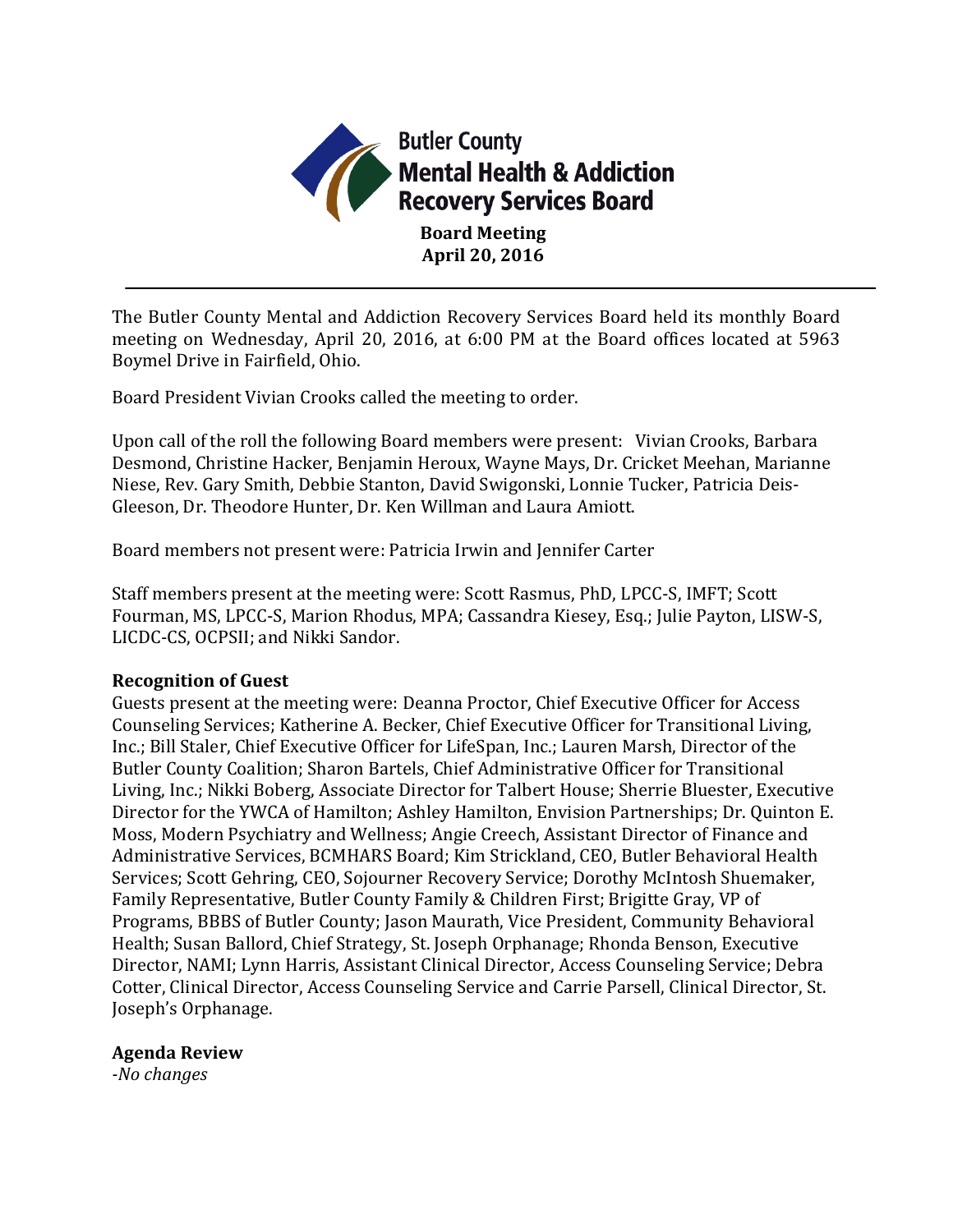#### **Public Comments: Agenda**

*-No comments*

#### **1. DIRECTOR PLOUCK PRESENTATION**

Director Tracy Plouck talked about the major statewide community changes that have recently taken place and are currently underway.

- Behavioral Health spending in the state of Ohio has expanded significantly due to Medicaid expansion.
- Since January of 2014 over 600,000 new Ohioans have enrolled in Medicaid and of those over 398,000 have accessed mental health or addiction recovery services.
- It is estimated that Butler County has available \$1.7 million in redirected funds.
- A transition schedule for the state's Behavioral Health (BH) Redesign process was provided (refer to presentation packet provided by Director Plouck).
- Work is not finished with the BH Redesign code sets, rates associated with the codes and/or logistics with payment and policies of the codes.
- Ohio Medicaid has committed to investing 35 million dollars in the redesign.
- State Hospital usage on average is at 95% occupancy.
- Forensic beds have increased notably over the last 10 years as compared to civil beds in the state hospital system.
- \$3,000,000 will be used this year and next year to make some targeted community investments to help ensure access to hospitalization.
- Because 39% of psychiatrists are over the age of 60, the state is developing a workforce plan that encompasses not only psychiatrist, but also other professionals in the field, to combat the challenges faced throughout the state due to the loss of mental health professionals.
- 2 million dollars will be allocated for suicide prevention for the next 2 years.
- 1.5 million dollars will be used to procure an interface between the state's prescription drug monitoring program and provider's medical records and pharmacy's. This will help to seamlessly determine if a patient has a prescription drug issue.
- There are now 44 Project Dawn sites throughout the state to provide naloxone. Pharmacies are now able to provide naloxone over-the-counter.
- 9.45 million dollars was allocated last year to provide recovery housing beds. Funding for 300 additional beds is targeted for next year.

# **2. BOARD COMMUNICATIONS/ANNOUNCEMENTS**

#### **A. Director Report**

Dr. Rasmus informed the Board that there will be a levy debriefing meeting next month. He also noted that he attended the American Counseling Association Conference where he gave a presentation focused on the use of mental health statistics emphasizing the prevalence of mental illness rates.

Dr. Rasmus gave an overview of the following articles and a fact sheet: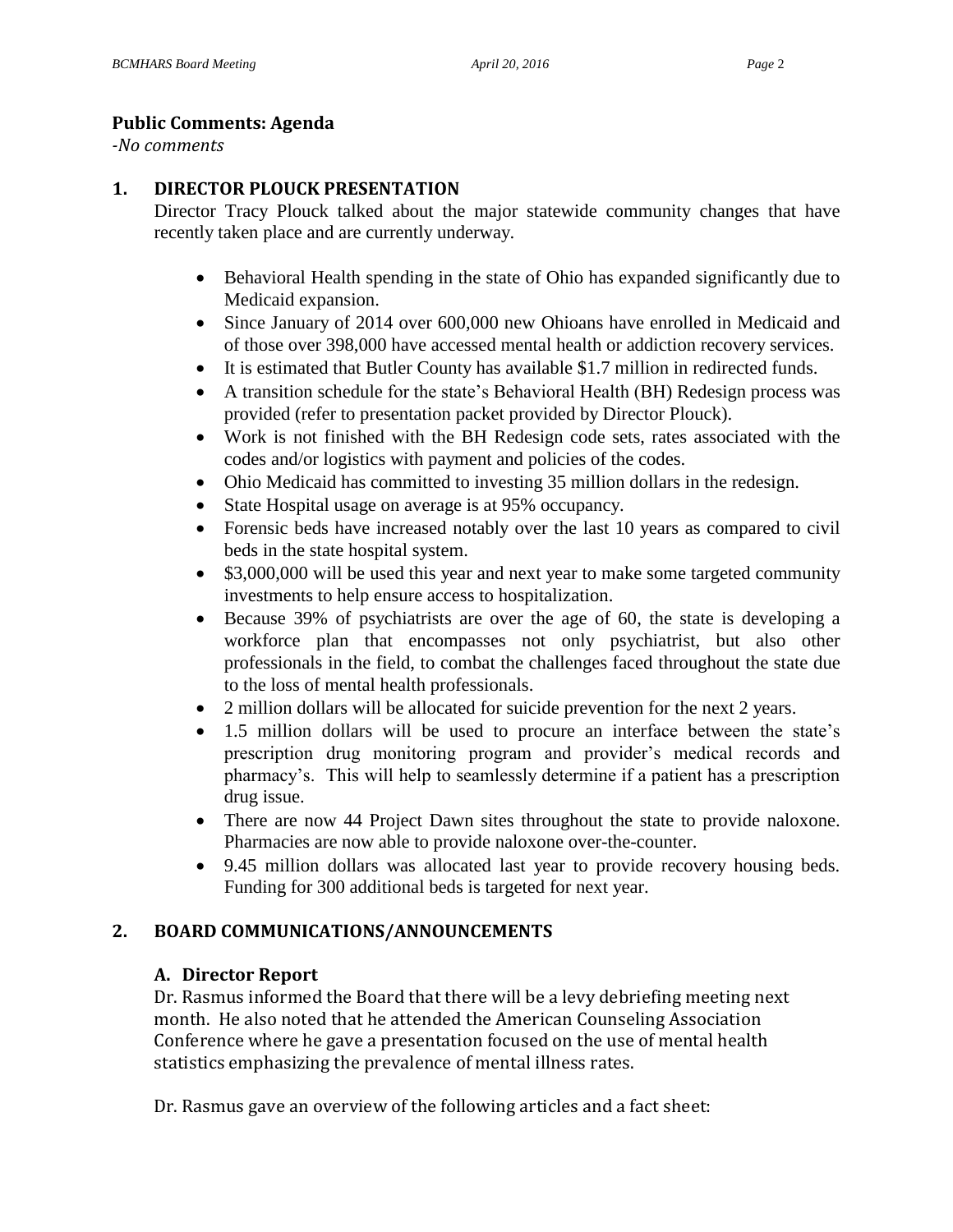*1."Addiction cases fuel demand for 'sober homes'"* Journal News

*2."Heroin use, prescription drug misuse still climbing in Ohio"* Interact For Health - Ohio Health Issues Poll

*3."Mental health agency releases initiatives to stem time of suicides"*

The Enquirer

*4.*Medical Marijuana Update

*5.* Fentanyl Fact Sheet

#### **3. BOARD MINUTES**

- A. Addiction Recovery Services Committee Minutes April 12, 2016
- B. Mental Health Program Committee Minutes April 13, 2016
- C. Executive Committee Meeting Minutes March 16, 2016

D. Mental Health and Addiction Recovery Services Board Meeting Minutes March 16, 2016

*Mr. Tucker motioned to approve the four above mentioned Meeting Minutes. Mr. Mays seconded the motion. The vote carried the motion.*

# **4. ADDICTION RECOVERY SERVICES COMMITTEE**

Dr. Ken Willman provided an overview of the Addiction Recovery Services Committee meeting held on April 12, 2016.

- **a.** Opiate Business Plan & Recent PR Media Events
- **b.** Evaluation of ADAS Client Entry Process
- **c.** County Survey of Key Stakeholders
- **d.** ADAS Updates

# **5. MENTAL HEALTH PROGRAM COMMITTEE**

Mr. Mays provided an overview of the Mental Health Committee meeting held on April 13, 2016.

- **a.** St. Aloysius Crisis Hot Line Presentation
- **b.** Meta-Analysis Update
- **c.** Peer Support Initiative
- **d.** Recovery Oriented System of Care (ROSC)

# **6. NEW BUSINESS**

**A. February 2016 Monthly Financial Reports**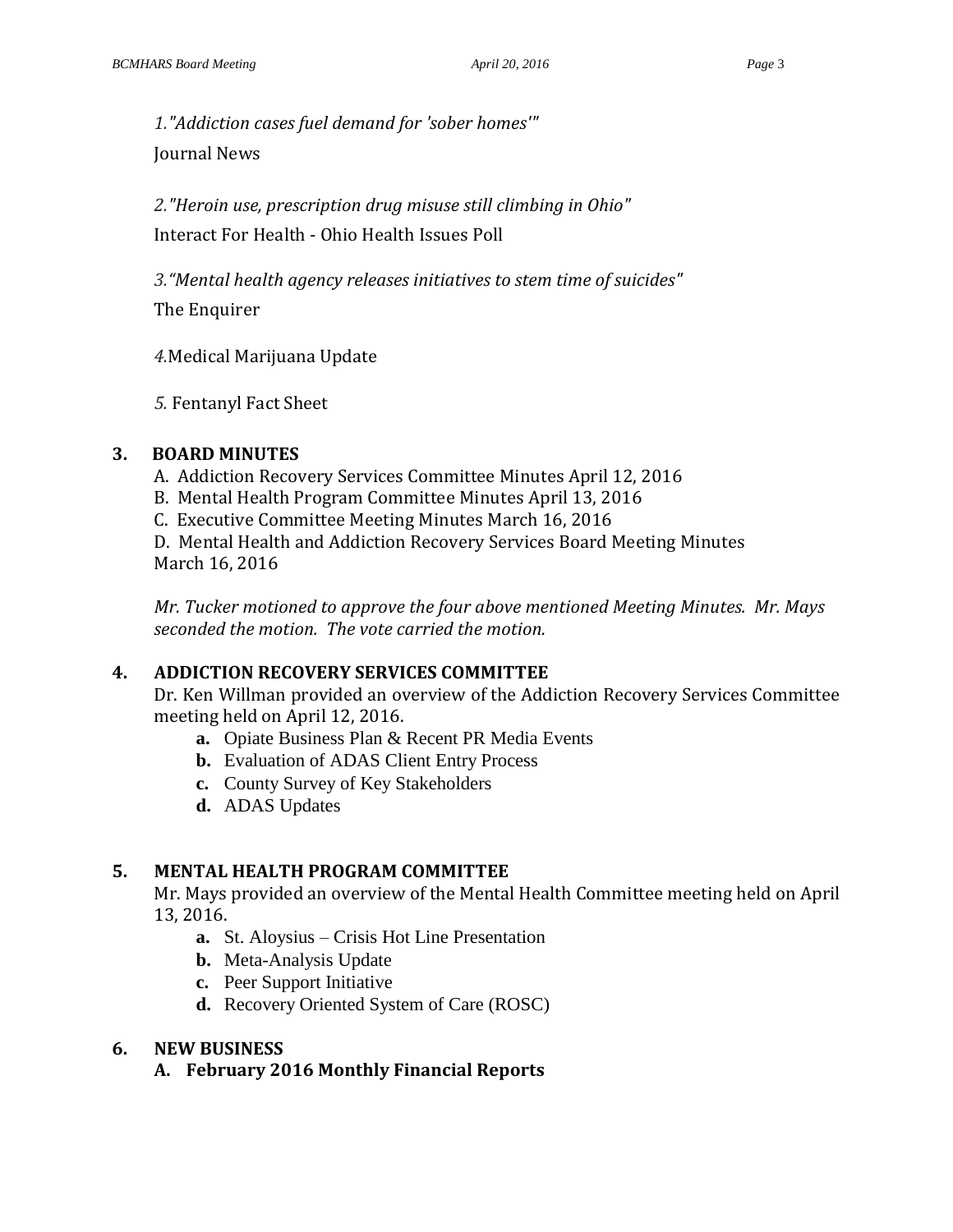Mr. Rhodus provided an overview of the financial reports. As of February the Board was 66% of the way through the fiscal year (2016) but only 61.3% of Board dollars were spent as of February 2016.

*Mr. Swigonski motioned to approve the February 2016 monthly financial reports. Ms. Deis-Gleeson seconded the motion. The vote carried the motion.*

### **B. April 2016 Budget Revisions**

#### **a. Access Counseling Budget Revisions**

*Ms. Desmond motioned to approve Access Counseling's Budget Revision. Ms. Amiott seconded the motion. The vote carried the motion.*

# **b. Butler Behavioral Health Budget Revisions**

*Mr. Heroux motioned to approve Butler Behavioral Health's Budget Revision. Ms. Amiott seconded the motion. The vote carried the motion.*

#### **c. Community Behavioral Health Budget Revisions**

*Ms. Stanton motioned to approve Community Behavioral Health's Budget Revision. Ms. Deis-Gleeson seconded the motion. The vote carried the motion.*

#### **d. St. Joseph Orphanage Budget Revisions**

*Dr. Willman motioned to approve St. Joseph Orphanage's Budget Revision. Mr. Heroux seconded the motion. The vote carried the motion.*

# **C. Dean Langevin Contract**

*Ms. Deis-Gleeson motioned to approve the Dean Langevin Contract for \$7000 for the last quarter of FY2016.* 

*Ms. Hacker seconded the motion. The vote carried the motion.*

# **D. St. Aloysius's Crisis Hotline Request for Proposal**

*Ms. Hacker motioned to approve the St. Aloysius's Crisis Hotline RFP which provided guidelines for the program, a submission process timeline, and a scoring rubric. Ms. Deis-Gleeson seconded the motion. The vote carried the motion.*

#### **E. Opiate Business Plan**

*Mr. Tucker motioned to approve the Opiate Business Plan which highlights suggested programming to practically address the current opiate epidemic in the county for an estimated cost of \$3.6 million.* 

*Ms. Stanton seconded the motion. The vote carried the motion.*

# **F. \$1,000 Mini-Grant for Butler County Colerain Township**

*Mr. Heroux motioned to approve the \$1,000 mini-grant for Butler County Colerain Township. Mr. Tucker seconded the motion. The vote carried the motion.*

# **G. State Hospital Report**

Mr. Fourman updated the board with his State Hospital Report indicating that we are projected to use 6 civil beds a day and 12 forensic beds a day on average this fiscal year. For the month of March on average, we used 6 civil beds and 9 forensic beds a